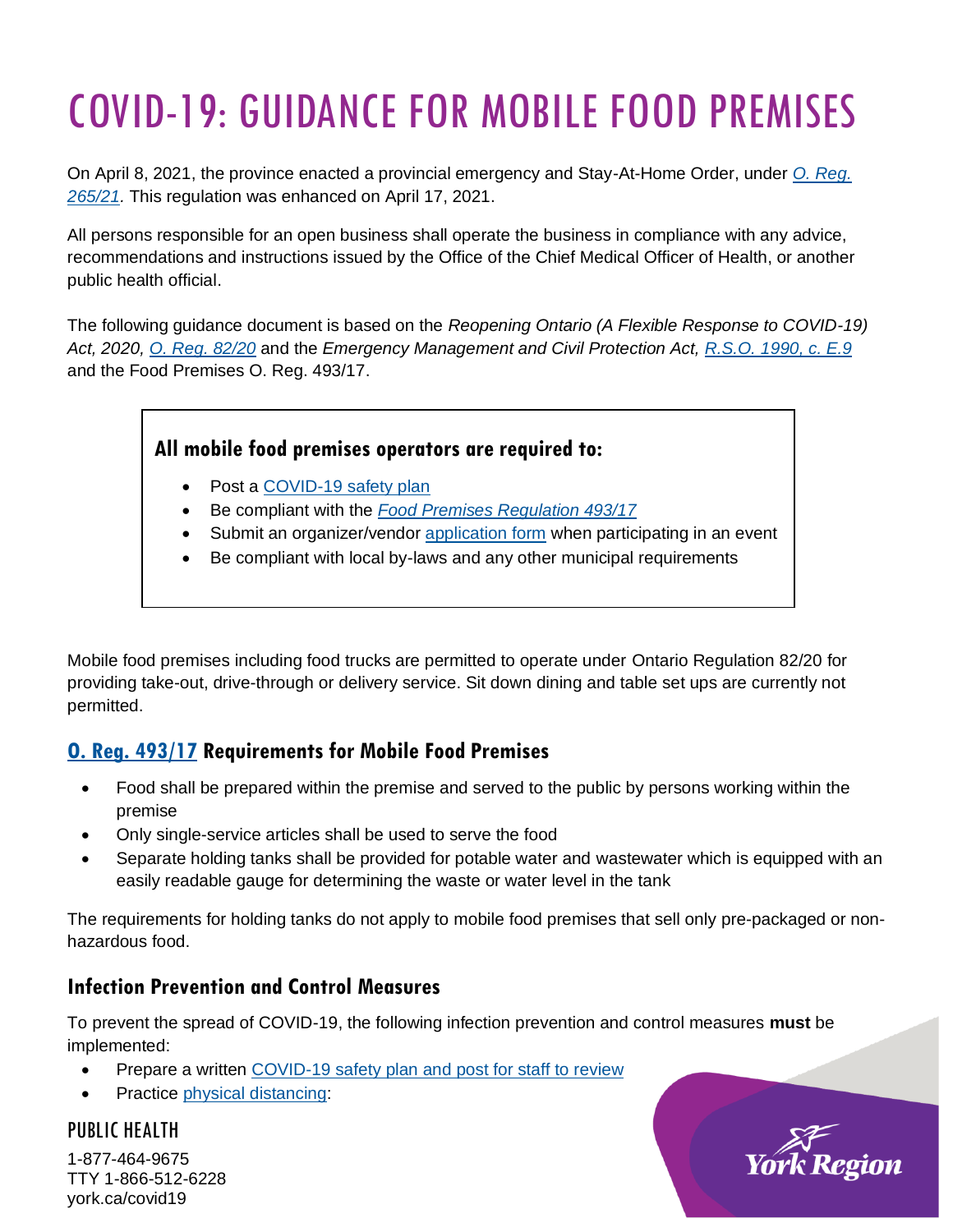- $\circ$  Keep all staff and customers 2-metres apart, including managing all customer line-ups
- o Designate a separate entrance and exit, where possible
- Ensure masks or face coverings are worn in all indoor public places at all times and outdoors when physical distancing cannot be maintained. Additional information for businesses, including exemptions can be found at [york.ca/mandatorymasks](http://www.york.ca/mandatorymasks)
- Encourage staff and customers to practice good hand hygiene and respiratory practices by ensuring soap and water and/or alcohol-based hand sanitizer is readily available for use
- Frequently clean and disinfect high-touch surfaces, such as payment terminals and washrooms
- Post signs to communicate infection prevention recommendations to all staff and customers at all entrances
- Contactless payment methods are recommended where possible
- Inform staff of a sick policy, outlining that they are required to:
	- o Conduct an [active screening](https://www.york.ca/wps/wcm/connect/yorkpublic/895d5afe-82c5-4595-bb56-3abdd6bc8af8/202032_48_Assessment+and+Covid+19.pdf?MOD=AJPERES&CACHEID=ROOTWORKSPACE.Z18_29D41BG0PGOC70QQGGJK4I0004-895d5afe-82c5-4595-bb56-3abdd6bc8af8-n98XQJp) test
	- o [Monitor for symptoms of COVID-19 and seek assessment and testing,](https://www.york.ca/wps/portal/yorkhome/health/yr/covid-19/symptomstransmissiontreatmentandtesting/) if necessary
	- o Stay home if sick
	- o Report any COVID-19 symptoms developed during work to the manager
- Train staff on cleaning and sanitizing for food contact surfaces and cleaning and disinfecting of nonfood contact surfaces and highly touched surfaces. Implement logs for both actions
- Train staff on how best to serve food, maintain safe physical distancing and avoid unnecessary handling (e.g., serve to front of table and let customers distribute, avoid handling coffee cups when refilling, let customer fill/pack leftovers in containers)
- Ensure staff have been properly trained on gloves and [mask](https://www.york.ca/wps/wcm/connect/yorkpublic/ee9868ec-9778-49d4-bbdd-0fe9ab893feb/202032_47_+How+to+Wear+a+Mask.pdf?MOD=AJPERES&CACHEID=ROOTWORKSPACE.Z18_29D41BG0PGOC70QQGGJK4I0004-ee9868ec-9778-49d4-bbdd-0fe9ab893feb-n98JKqP) etiquette. Gloves are not essential, but, if used, must be changed frequently and hands washed between uses
- Wash hands with soap and water for 15 seconds before putting on and after taking off gloves
- When gloves are removed, new gloves must be used each time
- Encourage frequent handwashing, with soap and water, using the correct technique, and to avoid touching face

# **Implementing Prevention and Control Measures when Interacting with Customers**

- Have staff monitor and control crowding, ensuring everyone is staying 2-metres apart and that customers are not congregating/loitering near the mobile food premises
- Demarcate ground (e.g., with tape) and/or provide directional signage to indicate physical distance where lines are formed
- Install plexiglass barriers at take-out counters where staff may have close contact with customers
- Once orders are placed, encourage customers to wait at a distance until their food is ready
	- o Consider implementing an order numbering system to identify orders for pick-up
	- $\circ$  Leave orders on the counter or set-up a side table for the customer to pick-up without contact
- Remove any communal, self-serve stations, such as condiment tables
	- o Use individual packets for condiments (e.g., ketchup, mustard, mayonnaise), where possible
	- $\circ$  Alternatively, employees can apply condiments as per the customer's order
- Provide individually wrapped/pre-packaged disposable utensils such as forks, knives, spoons
- Where possible, integrate the use of technology to minimize staff and customer contact: mobile ordering, menu tablets, text on arrival for pick-up or contactless payment options
- Consider single-use menus, menu boards or sandwich boards